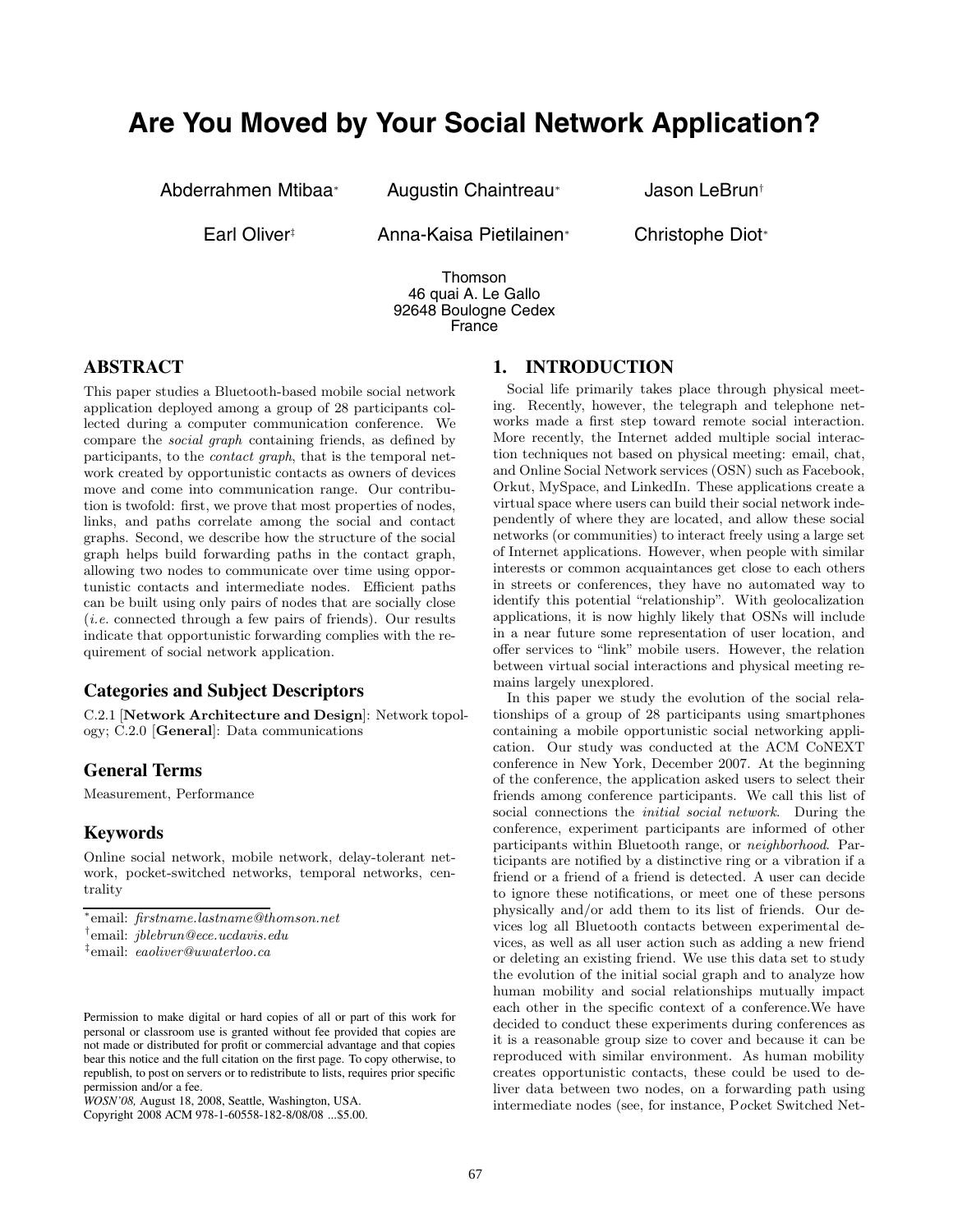works [1] or Delay-Tolerant Networks, www.dtnrg.org). We study how such opportunistic forwarding can benefit from social properties.

To the best of our knowledge, this is the first attempt to compare the graph of social relationships as defined by the users and the contact opportunities resulting from their mobility during a community event (*i.e.* a computer network conference). We make the following contributions:

- Properties of nodes, links, and paths, are studied jointly in the social graph of friends and in the temporal network of opportunistic contacts. We observe expected and unexpected similarities, which confirm that classifying nodes based on their friends is relevant for the temporal network as well. We notice that this correspondence improves with time. (Section 4)
- We show that delay-efficient forwarding paths can be constructed using only contacts between people close in a social sense, following the principle underlying most OSN. Moreover, the contacts that are critical for opportunistic forwarding can be identified from the position of the contacted nodes in the social network. Our empirical analysis compares several heuristic rules. (Section 5)

These early results, even if limited in scope and depth, are encouraging and will help us improve our experimental software in preparation for future experimental campaigns.

# **2. RELATED WORK**

Most social properties have been studied for static graph, with two notable exceptions [7, 9]. Properties of paths built over time in a quickly varying graph is a relative new topic [9, 2, 8]. So far the similarities with traditional social networks have been investigated in a macroscopic sense: evidence of heavy tailed statistics for degree [8] and inter-contact times [2, 5], community identification [9, 4], short diameter [7, 2]. In contrast, here we compare the topological properties of each node as observed in two related networks.

Recent work has considered the problem of designing opportunistic forwarding schemes that are aware of social properties [3, 4]. This work implicitly assumes that opportunistic contacts relate with the social property that is used to design one algorithm. Our work does not propose new algorithms; it addresses the above issue more generally. It can be used to understand what type of information is the most relevant. Note that for the first time, social relationships between participants is defined by the participants using the application. Previous experiments [4] have asked participants their interests, affiliation, etc. and social graphs have been inferred from their answers.

## **3. DATA AND METHODOLOGY**

#### **3.1 Experimental settings**

The goal of the experiment is to study the characteristics of a social networks built using mobile devices. Users may meet potential friends, make new friends or delete existing friends. The experimental devices are HTC s620 and Touch smartphones running our mobile opportunistic social networking application.

Participants have been chosen among the attendees of the ACM CoNext 2007 conference held in New-York City on

December, 2007. Before running the application, each participant is asked to select its friends among the 150 CoNext participants. The list of friends constitutes the initial social network of each participant. Our social networking application rings or vibrates any time a friend, a friend of a friend<sup>1</sup>, comes within Bluetooth range (approximately ten meters). The neighborhood is displayed on the user's device who can add new friends or delete existing friends based on his or her discussion with them. Our objective is to study how the initial social network relates to opportunistic contacts made during the conference and how this network evolves.

Limiting the list of friends to the set of conference participants is not representative of their complete social network, nevertheless it captures social relationship within this event. We believe it is an acceptable restriction for an initial experiment.

The 28 participants were asked to use the application at their own convenience and to maintain the device with enough battery. The experiment lasts three days and each device is being used an average of 2.2 days (as people arrive and leave at different times)<sup>2</sup>. We define the offline time as the time during which (within the full trace) the device was not running the application. The average offline time is 32.1 hours resulting mainly from application crashes and battery depletion. Devices scan their environment using Bluetooth every 2 minutes (as in previous experiments measuring opportunistic contacts [1]). A total of 9024 opportunistic contacts have been recorded among the experimental devices. For this particular experiment, we ignore contacts made with non experimental Bluetooth devices such as laptops or regular cell phones. We focus in the rest of the paper on day-time contact characteristics (contacts occurring during conference time: from 9am to 6pm), to avoids the long disconnections occuring because of evening and night time.

## **3.2 Definitions and Terminology**

In the rest of this paper, we refer to the slowly varying graph of friendship between participants as the *social graph*, which we denote as  $G = (V, E)$ .

The collection of opportunistic Bluetooth contacts between the participants form a temporal network (*i.e.* a graph with a static set of nodes, and a set of edges that may change with time, see [6, 1]). We call this temporal network the *contact graph*, and denote it by  $G_t = (V, E_t)$ . Paths may be constructed in temporal network as a concatenation of contacts following a chronological property. Among these paths, a path from  $s \in V$  to  $d \in V$  starting at time  $t_0$  is delay-optimal if it reaches the destination  $d$  in the earliest possible time. Delay-optimal paths for any starting time and any source-destination pair can be computed efficiently via dynamic programming (see [2] for more details).

## **4. TOPOLOGICAL COMPARISON**

In this section, we study the topologies of the social graph and the contact graph with respect to nodes, contacts and paths.

We start by some general description of the social graph: Table 1 presents some characteristics of the social graph cre-

<sup>&</sup>lt;sup>1</sup>A friend of a friend is detected by finding a common element in the nodes's lists of friends. This computation may raise some privacy concerns, we ignore that point here.

 $2$ One out of the 28 nodes has been removed as it was used only for a couple of hours.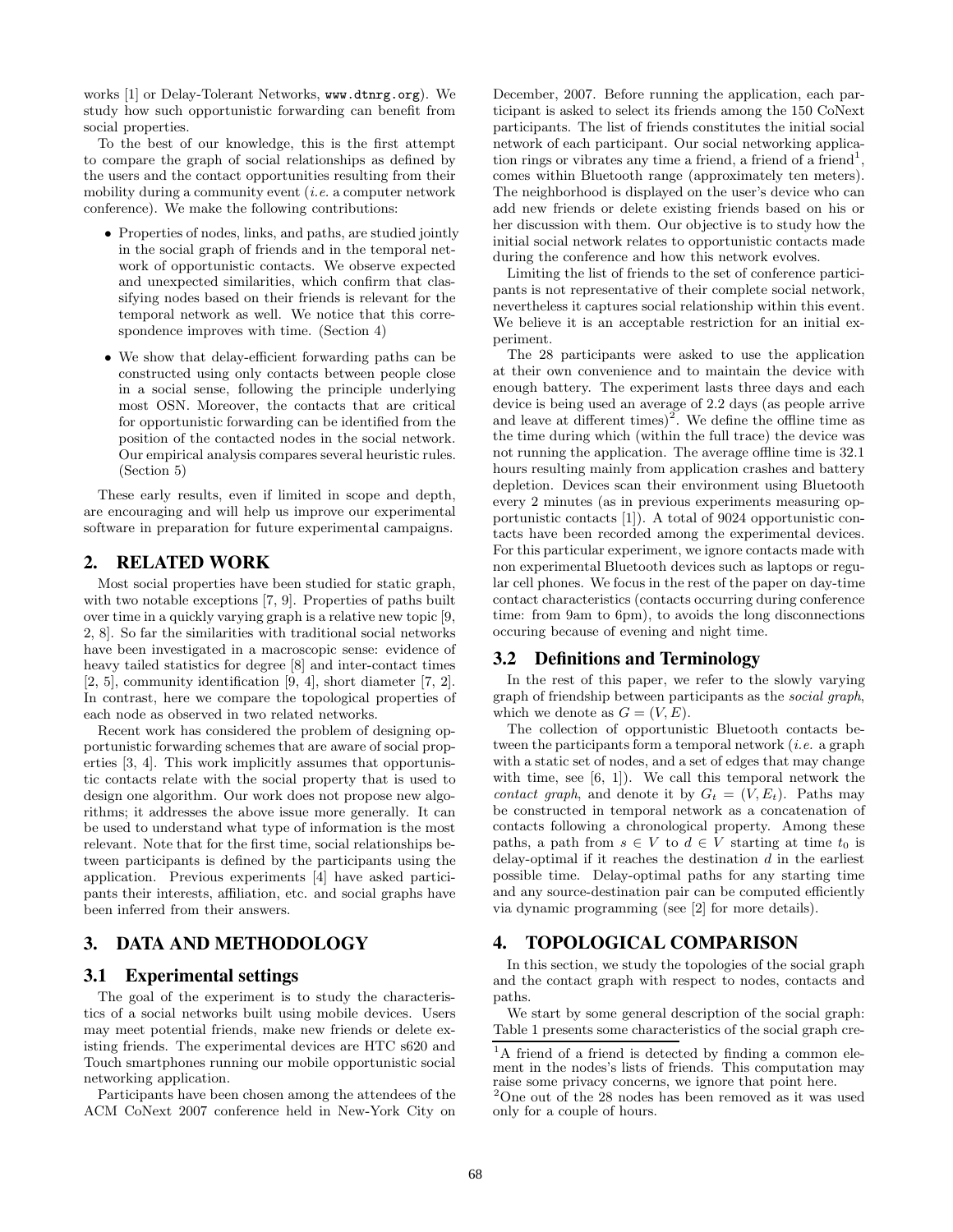ated by participants in the application described above, it is shown in Figure 1.

|                        | Initial Graph    | Final Graph |
|------------------------|------------------|-------------|
| $#$ nodes              | 27               | 27          |
| largest conn. comp.    | 26               | 27          |
| $\#$ edges             | 68               | 129         |
| average degree         | 5.2              | 9.5         |
| clustering coefficient | 0.2 <sub>1</sub> | 0.36        |
| diameter               |                  |             |

**Table 1: Statistics of social graph.**



**Figure 1: Initial social graph and final social graph of friends among participants of CoNEXT experiment.**

The *initial social graph* (represented by black edges in Figure 1) denotes the friends network when the application starts. During the experiment users could become friends when meeting opportunistically, resulting in the *final social graph* which contains as well the gray edges shown in the same figure. From the table, we observe that the average degree and the clustering coefficient<sup>3</sup> roughly doubles during the course of the experiment. The diameter of the social graph decreases by a factor of two.

#### **4.1 Properties of node**

Complex system and social networks are usually characterized by large heterogeneity between the nodes. A small portion of highly active nodes typically co-exist with a large population of nodes that follow a normal volume of activity. In this section, we wish to identify such nodes and compare them in both graphs.

#### *4.1.1 Node degree*

A first estimation of the importance of a node in a social network is its *degree*, or its number of friends, which measures the size of its neighborhood in the social graph. Similarly, in the contact graph, the size of the neighborhood of a node is the average number of devices that it meets via opportunistic contacts during a scan. Figure 2 compares the two measures of degree (in the social graph and the contact graph) jointly for each node.

We expect that a node with a larger number of friends also sees more opportunistic contacts, although these two values



**Figure 2: Joint values of the nodes degree in the social and contact graph: for final social graph (main) and initial social graph (small frame).**

may not necessarily be related linearly. Hence, to check the first assertion, we define the *ordering error* as:

$$
\frac{|\{u \neq v \in V, M(u) \leq M(v) \text{ and } M_t(u) > M_t(v) \}|}{|V|(|V|-1)},
$$

where M and  $M_t$  denotes in general two functions  $V \to \mathbb{R}$ , which depends respectively on  $G$  and  $G_t$ , and associates a metric value to each vertex. For the two degree metrics already defined above, we indicate the ordering error on the figure.

There is not a significant correlation among the two metrics when the contact graph is compared to the initial social graph (indeed, a fifth of the pairs create ordering errors when using these two metrics). However, during the course of the experiment, some correlation appears and the ordering error decreases. In other words, it is likely that we meet regularly people who are not part of our social circle, but as time goes on, the proximity plays a role in order to make friends. This applies to our experiment, since our application allows participants to make new friends only via opportunistic meeting.

### *4.1.2 Centrality*

Centrality is a more refined measure of the importance of a node for a network; it deals with the occurrence of this node inside the shortest paths connecting pairs of other nodes. Centrality of a node is defined in a static graph as:

$$
C(v) = \frac{|\{s, d \in V \setminus \{v\}, s \neq d \mid v \in \pi(s, d)\}|}{(|V| - 1)(|V| - 2)},
$$

where  $\pi(s, d)$  denotes the shortest path from s to d in G. Similarly, we define the centrality of a vertex in the temporal network G*<sup>t</sup>* as

$$
C_t(v) = \frac{|\{t, s, d \in V \setminus \{v\}, s \neq d \mid v \in \pi(s, d, t)\}|}{(|V| - 1)(|V| - 2) \cdot T},
$$

where  $\pi(s, d, t)$  denotes the delay-optimal path starting at time  $t$  from  $s$  to  $d$ , and  $T$  is the experiment duration.

Figure 3 compares the centrality of nodes, shown jointly for social and contact graph, when initial and final social

 $^3\mathrm{The}$  clustering coefficient is defined as the average for  $u\in V$ of the ratio between the number of edges connecting neighbors of  $u$  and the number of pairs of neighbors of  $u$ .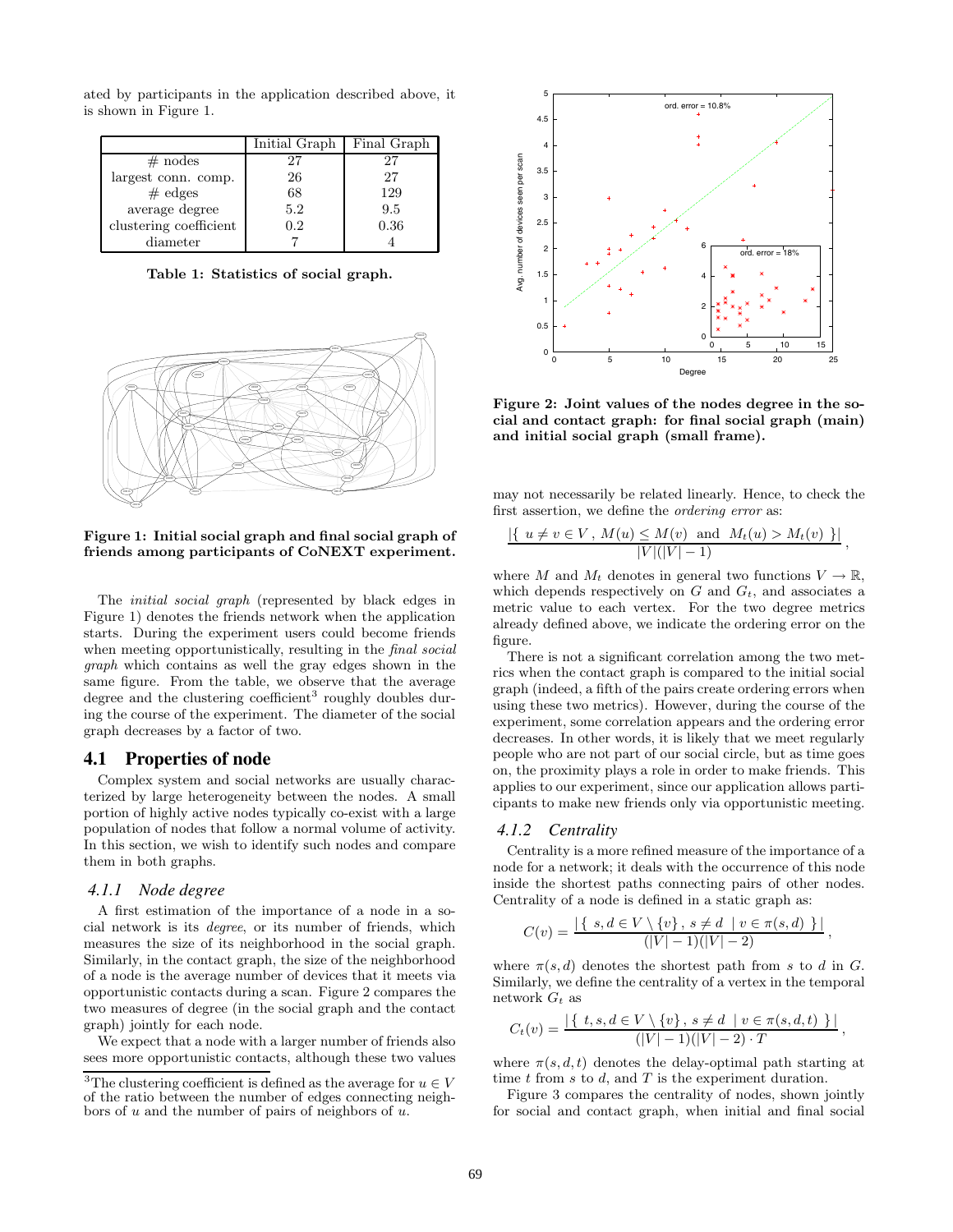graph are used. Centrality varies among nodes: one node appears in almost 7% (respectively, 3%) of the shortest paths drawn in the final social graph (respectively, contact graph) while most other nodes appear in less than  $1\%$  (respectively, 0.5%) of them. For the final social graph, the two measures correlate (and 96% of the pairs of node compare in the same way according to both measures). In the rest of this paper we will focus on centrality of nodes measured in the final social graph.



**Figure 3: Joint values of the nodes centrality in the social and contact graph: for final social graph (main), initial social graph (small frame).**

Centrality measures includes properties of multi-hop path, it is less affected by limitations of Bluetooth than the degree and should be a more accurate measuremenment. Our results indicate that beyond local discrepancy, hierarchical relations between the nodes should have profound relation in the two graphs.

## **4.2 Properties of contacts**

We now study how properties of opportunistic contacts depends on the *social distance*, defined between two nodes on the social graph. We define friends as having a distance of one, friends of friends have a distance of two, and so on.

We have studied contacts according to their duration, their frequency, and the time elapsed between two successive contacts of the same pair (also known as *inter-contact time*). Due to space constraints, we present only the values of the inter-contact time in Figure 4. The median inter-contact time grows from 6 minutes between two friends, to nearly an hour (ten times more) when nodes have distance three or four in the social graph. We see that contacts between friends are almost all separated by less than an hour. We observe that the centrality of a nodes also plays an important role. A node with centrality around 6% has on average a contact every hour with every other node, independently of the social distance between them. Nodes with medium or low centrality (around 2% or 0.5%) see on average a contact every hour for each of their friends, but not with the nodes at distance two and more from them.

Finally, we observe that contacts between friends are sig-



**Figure 4: Inter-contact time seen for pairs with different distance in the social graph.**

nificantly longer: 75% of the contacts with friends are longer than ten minutes. Whereas 75% of the contacts with nodes at distance four are shorter than thirteen minutes.

### **4.3 Properties of Delay-Optimal Paths**

We now study delay-optimal paths (already defined in Section 3) as a function of the distance between the source and the destination in the social graph.

Figure 5 (a) plots the CDF for the optimal delay seen at all starting times, for sources and destinations with different social distance. As expected, delay is smaller for nodes that are closer. Note that this distribution depends significantly on the centrality of the source, as shown for two different nodes in Figures 5 (b) and (c). The delay from a central nodes to any other node is within ten minutes roughly 20% of the time, even for nodes at distance three. In constrast, the delay falls under ten minutes only for 10% of the time when the source is non-central, even to communicate with its friend.

The  $(1 - \varepsilon)$ -*diameter* of a temporal network is defined in [2]; it is the number of hops that is needed to achieve a fraction at least  $(1 - \varepsilon)$  of the success ratio obtained with flooding, for a given maximum delay. In other words, this is the maximum number of hops  $k$ , necessary to construct all paths needed to be almost competitive with flooding, with a fixed maximum delay. Figure 5 plots the diameter (choosing  $\varepsilon = 1\%$  for pairs of nodes at different social distance. Interestingly, the value of the diameter is of the same order as the diameter of the social graph. The diameter follows the social distance between the source and the destination: each additional hop increases the value of the diameter by one.

To summarize our results, nodes may be ranked according to their centrality, their rank in the social graph and in the contact graph coincide more or less. Opportunistic contacts, and the optimal paths which may be constructed between two nodes, depend on their centrality and on the social distance between them.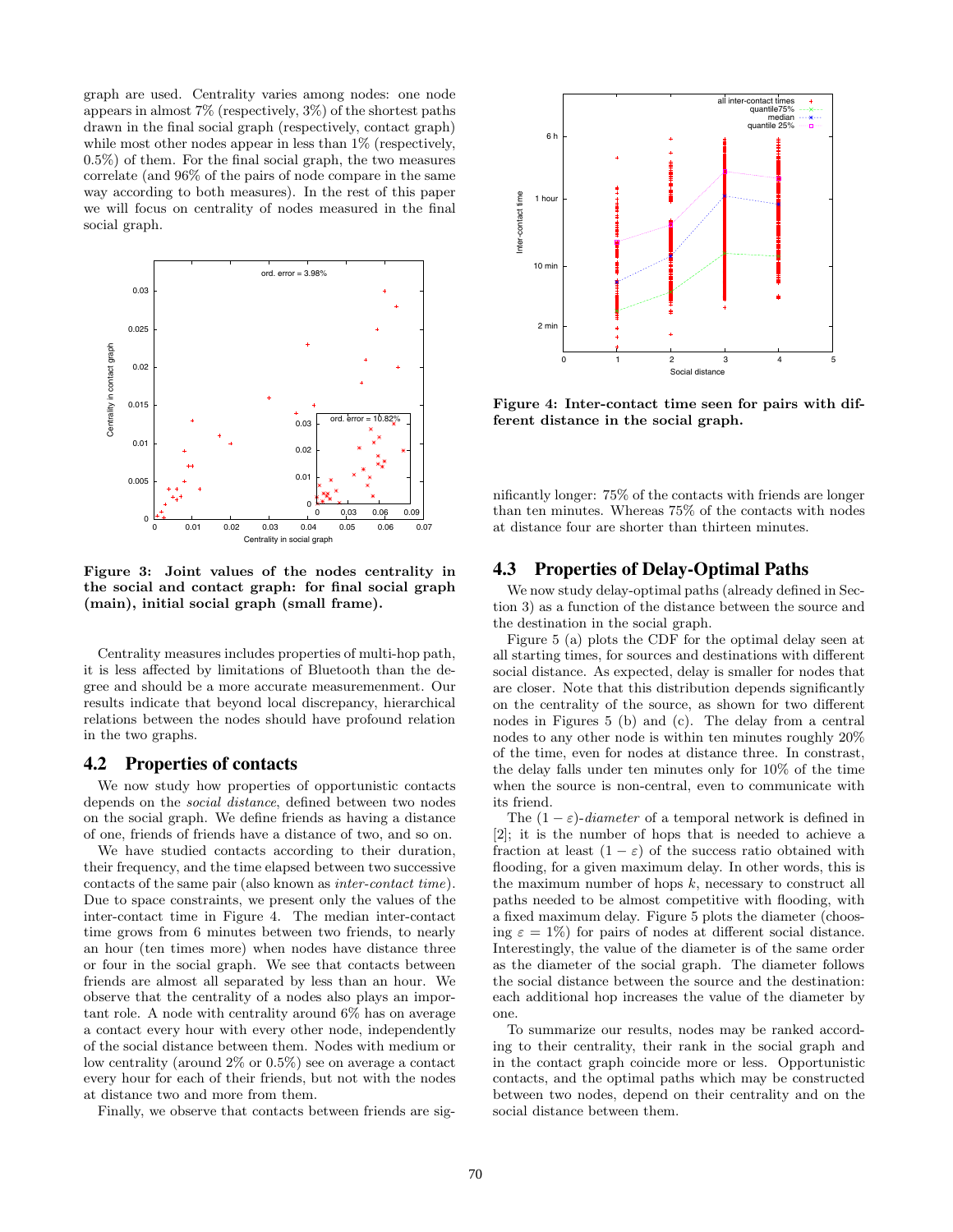

**Figure 5: Properties of delay-optimal paths for different distance in the social graph.**

## **5. PATHS CONSTRUCTION WITH OSN**

The observations we made in the previous section can be used to design heuristic rules to construct efficient paths based on relationship in the social network. So far we have studied the properties of delay-optimal paths in the temporal network. Such paths offer the best possible delivery ratio, but they can only be found *a posteriori* or by using flooding. In this section, we present early results on the constructive properties of forwarding paths.

All the construction rules we consider fits in the following general model: depending on the source s and the destination d, a rule defines a subset of directed pairs of nodes  $(u \rightarrow v)$  so that only the contacts occurring for pairs in the subset are allowed in forwarding path. We consider the following construction rules.

- **neighbor(k):**  $(u \rightarrow v)$  is allowed if and only if u and v are within distance k in the social graph.
- **destination-neighbor(k):**  $(u \rightarrow v)$  is allowed if and only if  $v$  is within distance  $k$  of  $d$ .
- **non-decreasing-centrality:**  $(u \rightarrow v)$  is allowed if and only if  $C(u) \leq C(v)$ .
- **non-increasing-distance:**  $(u \rightarrow v)$  is allowed if and only if the social distance from  $v$  to  $d$  is no more than the one from u to d.

We always assume that pairs  $(u \rightarrow d)$  are allowed for all  $u$ , as any opportunity to complete the path with a single hop should not be missed. We have considered other rules as well (non-decreasing-degree, or strictly-decreasingdistance), which will be shown in a future version of this work.

Each rule above defines a heuristic method to select among all the opportunistic contacts the ones that are crucial to connect source and destination quickly over time. Our objective is to design a rule that minimize the contacts used, while allowing paths that approach the optimal delay.

For comparison we introduce two measures for each rule: its *selectivity*, which is measured by the fraction of the directed pairs  $(u \rightarrow v)$  that it allows, and its *success ratio*, which is the probability that a path exists and follows this rule, with a maximum delay (it was set to ten minutes).

Typically this success can be normalized by the success of flooding.

The results for a selected set of rules may be found in Figures 6-7. We illustrate the delay distribution for two rules, as well as a comparison of selectivity and normalized success ratio (measured at ten minutes). For comparison, we have presented in some of them the performance (delay or success ratio) obtained when selecting contacts randomly according to the same selectivity.

The success ratio within ten minutes for flooding using all contacts is around 15%. When half of the contacts are selected randomly, the succcess ratio decreases to 10.5% (roughly 70% of flooding). In contrast, we observe, when contacts are selected based on social information, that one may either obtain a success ratio closer to flooding, with half of the contacts, or similar success ratio (around  $70\%$ ) while selecting significantly fewer contacts. We have tested all rules mentioned above, and also combined several rules together (defined by intersection) to study their complementarity. The most important observations are as follows.

- The neighbor rule performs as well as most other rules (like, *e.g.*, non-increasing-distance); it performs significantly better than a random choice. This result is encouraging as people that are neighbors (*e.g.* friends, or friends of friends) are more likely to cooperate and construct a path over time.
- The rule based on centrality outperforms all the rules we have tested (reaching more than 95% of success with half of the pairs). It is better than the rule that uses the social distance to the destination, for similar selectivity. This result is counter-intuitive because this latter scheme is based on distance and depends on the destination, whereas non-decr.-centrality is destination unaware. Note that even the simpler rule based on degree outperforms the one based on distance.
- The combination of neighbor and centrality rules naturally improves selectivity, offering more flexibility and achieves one of the best trade-offs.

Our results indicate that, in the context of a community event like a conference, the primary factor to decide whether a node is a good next hop is its centrality. In addition, it